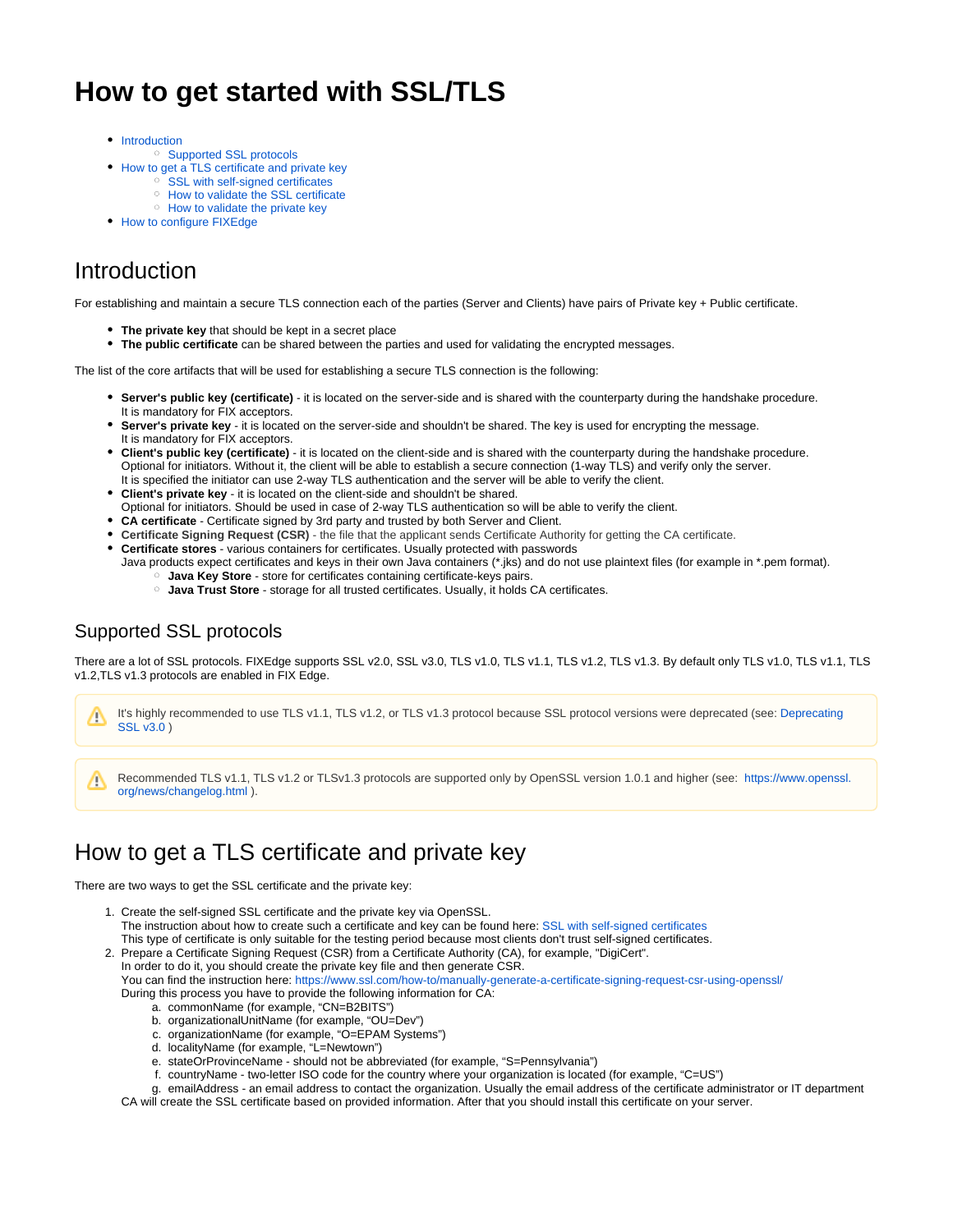**Do not forget to back up your private key and certificate in a secure place. Share private key only with entitled personnel.**

### <span id="page-1-0"></span>SSL with self-signed certificates

Self-signed certificates can be used in some cases (for testing purposes). Before creating certificates, make sure that [OpenSSL](https://www.openssl.org/) Toolkit is installed.

The OpenSSL project does not distribute any code in binary form, and does not officially recommend any specific binary distributions. An informal list of third party products can be found on the [wiki](https://wiki.openssl.org/index.php/Binaries).

First of all you have to create Certificate Authority (CA) certificate along with its private key. Use the following command file to generate the Private key (line 1) and SSL (Certificate Authority) CA root certificate (line 2) files that can be used to generate further certificates:

#### **gen\_ca\_cert.bat**

```
openssl genrsa -out %1.key 2048
openssl req -x509 -new -key %1.key -days 10000 -out %1.crt -subj "/C=RU/ST=%1/O=EPAM/CN=%2"
```
#### where:

Λ

(i)

#### %1 - file name for certificate (.crt) and private key (.key);

%2 - common name (CN), can match the organization name for the CA certificate.

#### CA certificate allows is used to create and sign other certificate.

Use the following command file to generate

- Certificate (.crt),
- Private key (.key),
- Encrypted Private key (-enc.key),
- Certificate and Private key in .pfx format.

**gen\_ss\_cert.bat**

```
openssl genrsa -out %1.key 2048
openssl rsa -in %1.key -out %1-enc.key -aes256 -passout pass:%1
openssl req -new -key %1.key -out %1.csr -subj "/C=RU/ST=%1/O=EPAM/CN=%3"
openssl x509 -req -in %1.csr -CA %2.crt -CAkey %2.key -CAcreateserial -out %1.crt -days 5000
del %1.csr
del %2.srl
openssl pkcs12 -inkey %1.key -in %1.crt -export -out %1.pfx -password pass:%1
```
#### where:

%1 - file name for certificate (.crt), private key (.key) and password used for encryption where required;

%2 - file name of CA certificate (.crt) and its private key (.key);

%3 - common name (CN) is used to define the server name which will be used for secure SSL connection. Your SSL certificate is valid only if hostname matches the CN.

Server verification by the client and client verification by the server are possible. Two CA certificates and two certificates signed with that CA certificates respectively are required two utilize both sides verification at the same time. Both types of verification are supported by FIXEdge.

## <span id="page-1-1"></span>How to validate the SSL certificate

After you got the certificate you can check all information about it using the command line opened in the same folder where the certificate is placed:

```
openssl x509 -in cert.pem -text
```
where cert.pem is a certificate name.

You will see the following information: